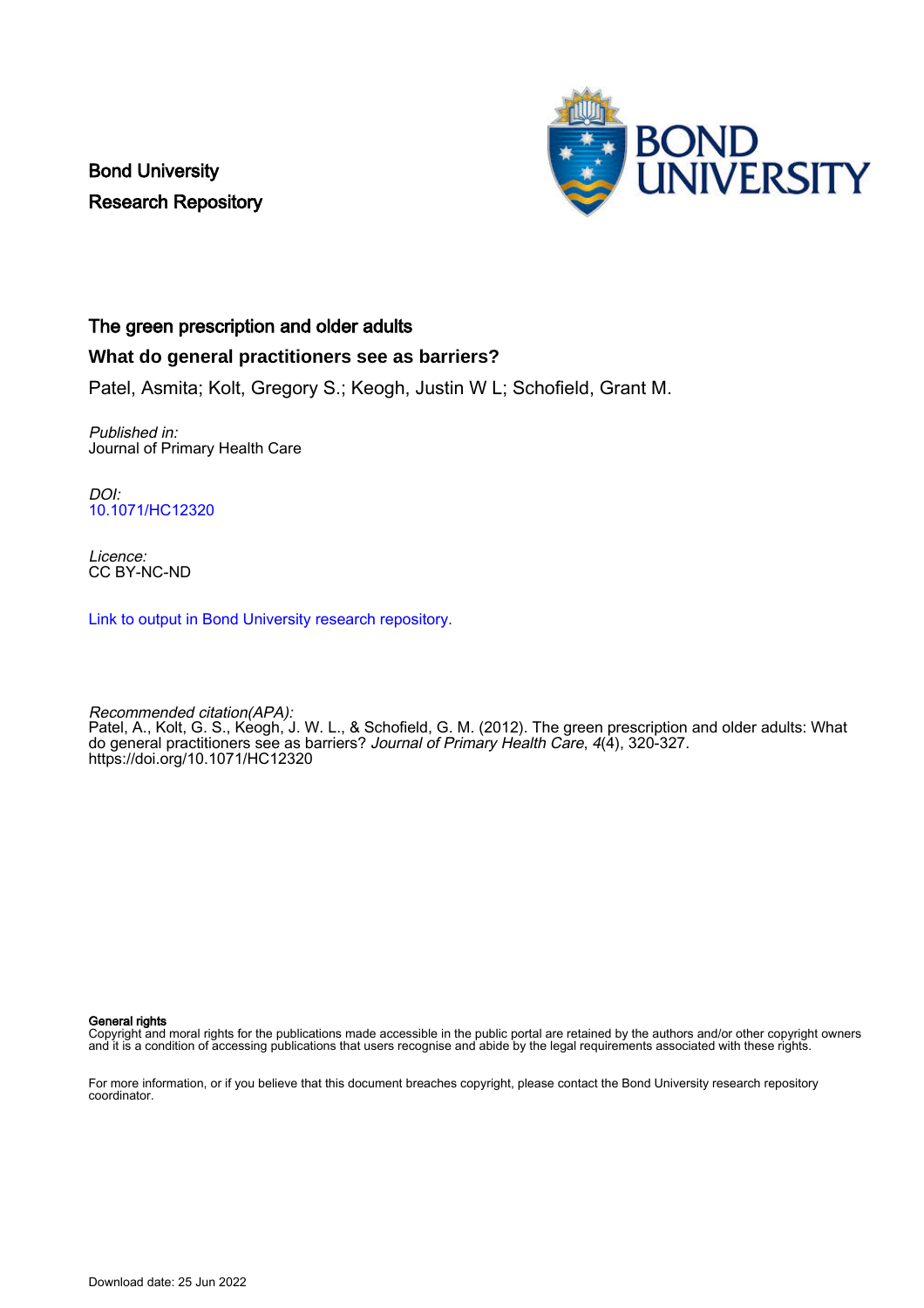# The Green Prescription and older adults: what do general practitioners see as barriers?

**Asmita Patel** BA, MA, PGDipHSc, PhD;1 **Gregory S Kolt** BSc, BappSc (Phty), Grad DipEd, Grad Dip Behav Hlth Care, PhD;<sup>2</sup> Justin WL Keogh BHSc, BHMS (Hons), PhD,<sup>3</sup> Grant M Schofield BSc (Hons), PhD<sup>1</sup>

## ABSTRACT

INTRODUCTION: Limited research exists that has examined the barriers that older adults (those aged 65 years and older) can encounter when given a Green Prescription (GRx). This study aimed to identify what general practitioners (GPs) perceived their older-aged patients' barriers were with regard to carrying out a GRx. This study also identified the strategies that GPs used to assist their older-aged patients in overcoming barriers to physical activity engagement.

METHODS: Fifteen GPs from the Auckland region of New Zealand were interviewed individually. An inductive thematic approach was used to analyse data.

FINDINGS: GPs identified chronic health conditions, fear of injury, transportation constraints, set routines and lack of confidence as being barriers that some of their older-aged patients have encountered when considering whether to become more physically active and, also, when engaging in actual physical activity.

CONCLUSION: Physical activity interventions, such as the GRx programme, can have an important role in helping confer health-related gain for low-active older adults. To ensure that such interventions are successful on a long-term basis, practitioners need to be aware of the barriers that their older-aged patients can encounter when given a prescription for physical activity.

KEYWORDS: Green Prescription; older adults; physical activity, primary health care

#### Introduction

Engagement in regular physical activity can help prevent, delay, or manage non-communicable diseases and conditions.<sup>1</sup> Physical activity engagement in later life can contribute to prolonged independence in the tasks of daily living, as physical, cognitive, and psychological functioning is maintained or improved.<sup>1-3</sup>

Research indicates that the majority of older New Zealanders (those aged 65 years and older) are not engaging in levels of physical activity conducive to health-related gain.<sup>4-5</sup> A population-based survey reported that 34% of older New Zealanders met national guidelines of achieving 30 minutes of moderate-intensity physical activity on five or

more days of the week, 42% engaged in some physical activity, and 24% were found to be inactive.<sup>5</sup>

The primary health care setting has been found to be an appropriate setting in which to implement a physical activity intervention for older adults (those aged 65 years and older). A number of physical activity interventions that have been carried out within the primary care setting have been efficacious in increasing physical activity and health-related gain in previously lowactive older adults.<sup>6-8</sup> Research indicates that, as a group, older adults are more likely to value, respect, and comply with their general practitioner's (GP's) health promotion advice compared to younger age groups.<sup>7,9,10</sup>

<sup>1</sup> Centre for Physical Activity and Nutrition Research, Faculty Health and Environmental Sciences, Auckland University of Technology, Auckland, New Zealand

2 School of Science and Health, University of Western Sydney, Sydney, Australia

<sup>3</sup> Bond University Research Centre for Health, Exercise and Sports Sciences. Faculty of Health Sciences and Medicine, Bond University, Gold Coast, Australia

J PRIM HEALTH CARE 2012;4(4):320–327.

#### CORRESPONDENCE TO: Asmita Patel

Centre for Physical Activity and Nutrition Research, Faculty of Health and Environmental Sciences, Auckland University of Technology, PB 92006, Auckland 1142, New Zealand asmita.patel@aut.ac.nz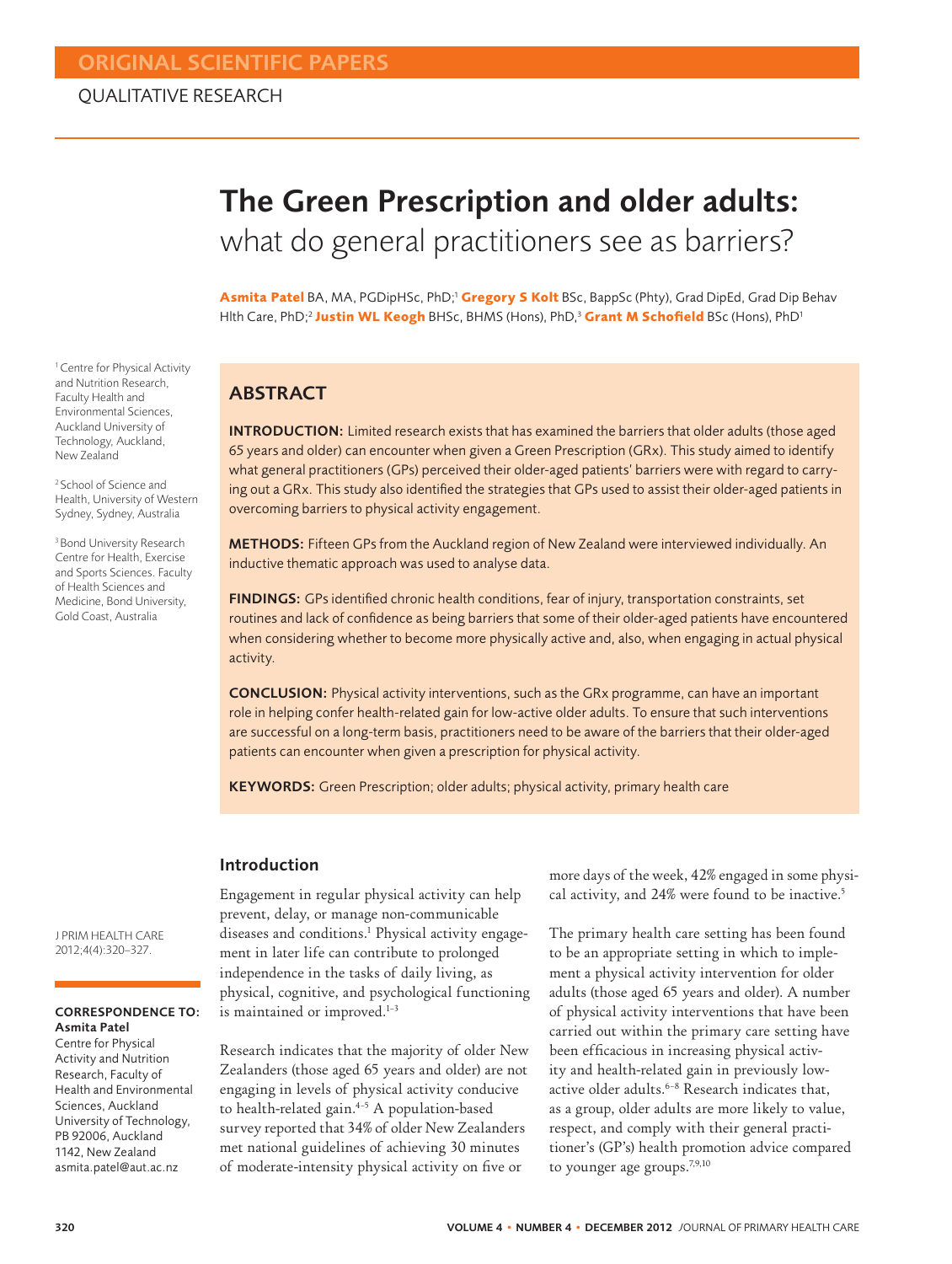To help increase population-based levels of physical activity in New Zealand, the Green Prescription (GRx) programme was launched in the late 1990s. A GRx is a prescription for physical activity that is administered by a GP or practice nurse, and is based on national guidelines of achieving 30 minutes of moderate-intensity physical activity on five or more days of the week.<sup>11,12</sup> A GRx runs for a three-month period, during which time the individual receives monthly telephone-based support for physical activity and written support materials (via mail) from a patient support counsellor. The individual has access to certain discounted physical activity programmes and exercise facilities.12

A GRx is predominantly administered to manage or to prevent conditions such as hypertension, Type 2 diabetes, high cholesterol, cardiovascular disease and obesity.13 The GRx programme has been shown to be efficacious in increasing both physical activity and health-related gain over a 12-month period in previously low-active older adults.14,15

Older adults are a diverse group and research indicates that demographic factors relating to the existence of chronic health conditions, mobility problems, weight status, increased age, ethnicity, gender, and socioeconomic status can influence perceived barriers for physical activity initiation and maintenance.<sup>16,17</sup> To ensure that public health interventions such as the GRx are successful on a long-term basis and help confer healthrelated gain for older adults, more information is required about the potential barriers that older adults can encounter when given a GRx.

To date, limited research exists that has examined older-aged patients' barriers to the GRx programme. Therefore, the aims of the present study were twofold: firstly, to identify what GPs encountered as being their older-aged patients' barriers to carrying out a GRx; and secondly, to identify the strategies that GPs used to assist their older-aged patients in overcoming barriers to physical activity engagement.

#### **Methods**

The present study was a substudy of a study that examined GPs' views and experiences of

# WHAT GAP THIS FILLS

**What we already know:** The primary care setting is an ideal venue in which to counsel older adults on physical activity. The Green Prescription is efficacious in increasing physical activity and health-related gain in previously low-active older adults who have taken part in controlled intervention studies (namely, randomised controlled trials).

**What this study adds:** This study found that general practitioners (GPs) were aware of certain barriers that their older-aged patients encounter when considering becoming physically active and, also, when engaging in physical activity. These GPs also employed a number of practical strategies to help deal with these barriers to physical activity. GPs continue to have an important role in counselling their older-aged patients on physical activity.

counselling on physical activity through the GRx programme.<sup>18</sup> The original study<sup>18</sup> focused on five main topic areas:

- 1. Why general physical activity advice was imparted
- 2. GRx use (i.e. GPs' perceived benefits and barriers to GRx use, and why GRxs were administered)
- 3. GPs' views and experiences of GRx use for the management of depression
- 4. GRx use with older patients (i.e. those aged 65 years and older), and
- 5. GPs' own physical activity levels.

The original paper published on the study findings18 did not report on older adults, as this content warranted a separate paper. In turn, both GP studies were part of the substantive Healthy Steps study, a randomised controlled trial that examined the efficacy of a pedometer-based versus standard time-based GRx in increasing physical activity and quality of life in 330 low-active, community-dwelling older adults.<sup>19-21</sup>

#### **Participants**

Fifteen GPs (5 male and 10 female) from the Auckland region of New Zealand participated in the original study.18 Participants ranged in age from 36 to 64 years (mean age=50.8 years, SD=7.1 years), and had been practising medicine in general practice settings between one and 30 years (mean=22.1 years, SD=10.3 years). All 15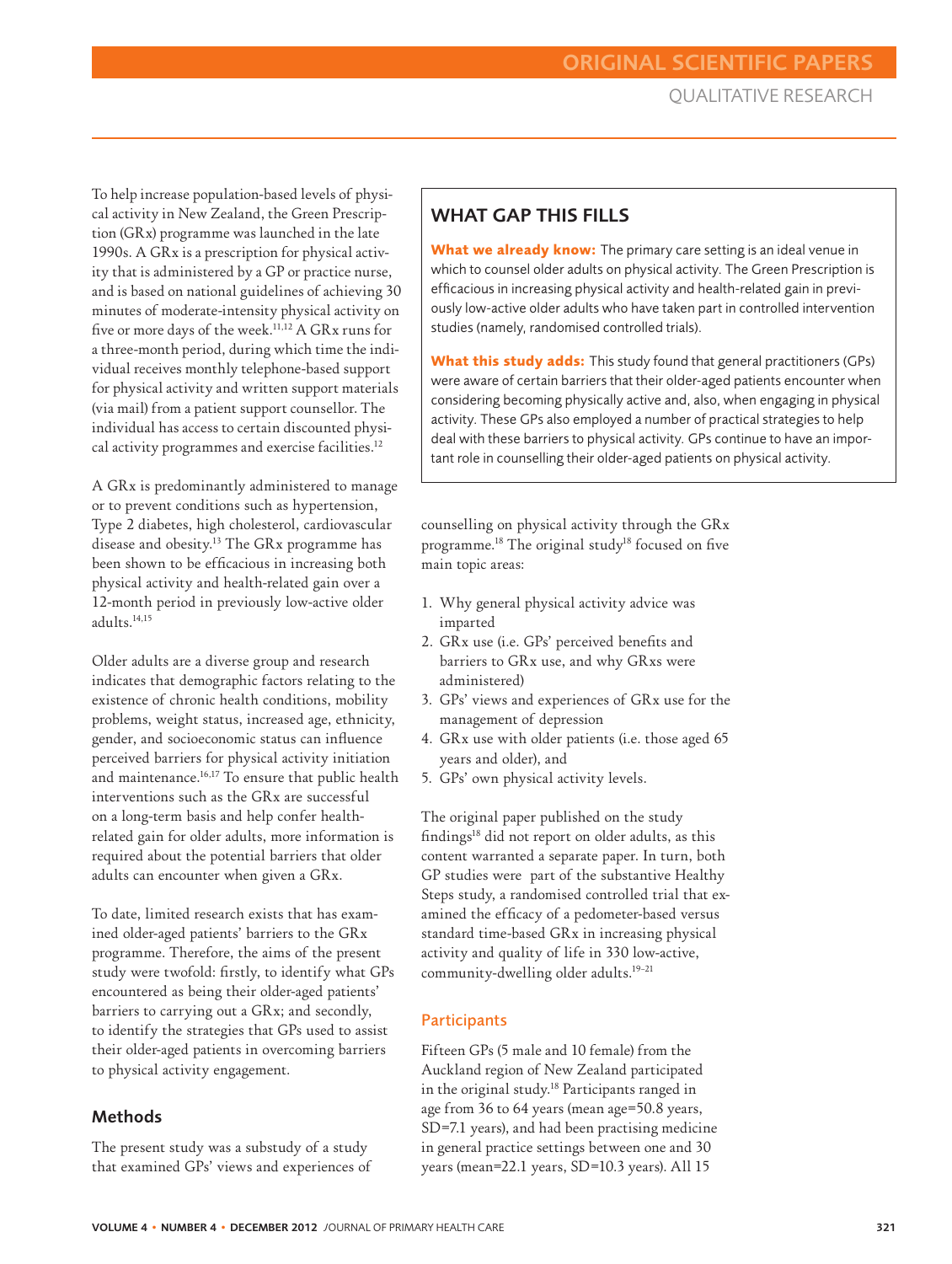participants worked in urban, primary care practices. There was a range in the frequency in which participants issued a GRx. Nine participants were issuing a GRx on a weekly basis, four participants were issuing a GRx on a monthly basis, and two participants had stopped issuing a GRx.

#### Measures

The interview schedule for the original GP study18 is documented in Table 1. As mentioned previously, the original GP study comprised five distinct topic areas. The topic area that focused on GRx use with older-aged patients is the basis for the present study. A structured interview schedule was developed for the original GP study.18 The questions were guided by existing literature relating to GRx use.13 Questions were open-ended and were designed to allow for discussion and elaboration by participants.

#### Procedure

A GP database from The University of Auckland was used to recruit participants. Recruitment of participants was based solely on geographical location. An equal number of potential participants from North, East, West and South Auckland were sent a letter of invitation and an information sheet detailing the study and providing the researchers' contact details. A total of 80 letters of invitation were mailed out to potential participants to obtain the 15 positive responders. GPs who were interested in participating in the study replied by fax or telephone. Each participant was interviewed separately at their place of work by the same member of the research team, with the interview lasting between 20 and 30 minutes. All interviews were audiotaped for later transcription. Informed written consent was obtained from each participant at the time of their interview. This study was approved by the Auckland University of Technology's Ethics Committee (Ethics approval number: 06/185).

#### Data Analysis

All 15 interviews were audiotaped and transcribed. An inductive thematic approach was used to analyse data. This method allowed for findings (main themes and subthemes) to emerge from the data (raw text) in a systematic way that is designed to ensure the credibility and trustworthiness of findings.22 Compared to a deductive methodology, an inductive methodology identifies recurrent and/or significant themes that emerge from the raw data. Also, an inductive thematic approach is less complicated than other qualitative approaches and, hence, can be understood by a larger readership.<sup>22</sup> Transcripts were analysed using Auerbach and Silverstein's (2003) approach to thematic analysis.23 Four steps were involved in the data analysis process:

- 1. reading and re-reading each transcript several times under each topic area
- 2. identifying text within a particular topic area where several participants used the same or similar words, concerns, or experiences to convey the same idea
- 3. coding and naming the actual themes that emerged from the raw text (transcripts), and
- 4. having all members of the research team verify the themes that were identified to reduce individual researcher bias.

Auerbach and Silverstein<sup>23</sup> refer to this process of verification as the justifiability and transparency of the data analysis. This means that other researchers know the process by which data were analysed and how themes were coded.

#### Findings

Data were examined under two main topic areas:

- 1. What GPs perceived their older-aged patients' barriers to be in relation to carrying out a GRx, and
- 2. The strategies that GPs used to assist their older-aged patients to overcome barriers to physical activity engagement.

The main themes and subthemes for each topic area are outlined, and the main quotes that illustrate participants' views and experiences are included.

Three main themes emerged regarding what GPs perceived their older-aged patients' barriers were in relation to carrying out a Green Prescription.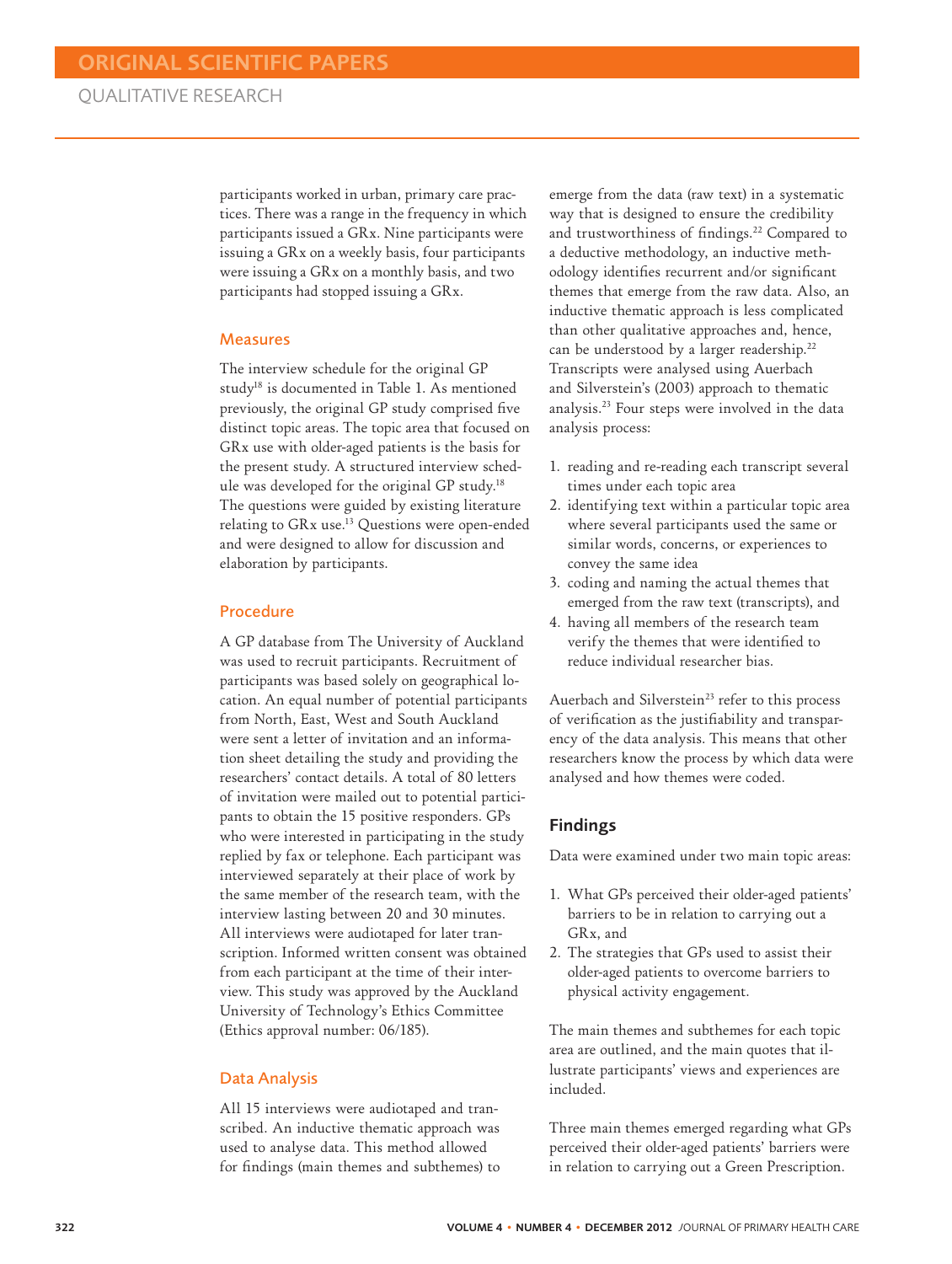Perceived barriers were related to chronic health conditions and fear of injury, transportation constraints, as well as set routines and lack of confidence.

### Theme 1: Chronic health conditions and fear of injury

A number of GPs discussed how the existence of certain chronic health conditions needed to be taken into account and accommodated when prescribing physical activity for some of their olderaged patients. The following quotes illustrate this:

You have to be careful about what health conditions they've got. (GP 4)

There are the barriers of their medical condition. They have arthritis, various things like that. I think it would be unwise for them to partake in that without lots of caution. (GP 8)

The following two quotes illustrate how barriers to physical activity for some older-aged patients are centred around fear of injury, especially if they have a chronic health condition, or have had a heart attack or stroke in the past. These quotes also demonstrate how GPs try to deal with this salient (and sometimes common) dilemma:

It's usually trying to say to them, this isn't a barrier to you exercising, because a lot of people have sore backs, or have got high blood pressure, and are a bit short of breath. They will say, 'I can't exercise because of this', and you have to turn it around and say, 'No this is the very reason that you have to exercise.' (GP 4)

The only barrier is their perception that they shouldn't be exercising. People who may have had a heart attack, or a bit of a stroke, or something. They get a bit nervous as they regain their confidence. So it's talking to people saying, 'just listen to your body and to start slow and work up.' (GP 12)

The following quotes highlight how certain chronic health conditions can limit engagement in certain types of physical activities. Some GPs discussed how they found solutions around this by prescribing alternative physical activities for their older patients to engage in:

*Table 1. Interview schedule*

| <b>Topic</b> area                                       | Questions                                                                                                                                                                   |
|---------------------------------------------------------|-----------------------------------------------------------------------------------------------------------------------------------------------------------------------------|
| Physical activity advice in<br>the primary care setting | Why do you give out physical activity advice to your<br>patients?                                                                                                           |
| <b>Green Prescription use</b>                           | What do you feel are the benefits of Green Prescription<br>use?                                                                                                             |
|                                                         | As a GP what barriers do you encounter when you are<br>thinking about writing out a Green Prescription for a<br>patient?                                                    |
|                                                         | There are differing thoughts in relation to whether<br>a Green Prescription is designed more to prevent a<br>condition or to manage a condition; what are your<br>thoughts? |
| <b>Green Prescription use</b><br>for depression         | What are your thoughts on Green Prescriptions being<br>written for mental health conditions such as depression?                                                             |
| <b>Green Prescription use</b><br>with older adults      | Do you write Green Prescriptions for older adults (aged<br>65 years and older)?                                                                                             |
|                                                         | What conditions do you write Green Prescriptions for?                                                                                                                       |
|                                                         | As a GP what barriers do you encounter when thinking<br>about writing a Green Prescription for an older patient?                                                            |
|                                                         | What actual barriers do you encounter with older<br>patients when you write out a Green Prescription for<br>them?                                                           |
|                                                         | How do you deal with these barriers or issues?                                                                                                                              |
| GPs' own physical<br>activity levels                    | Do you yourself engage in a sport or recreational<br>activity, such as walking?                                                                                             |

Things like skin conditions. I've had several patients who wanted to get into the pool but they get rashes to the chlorine. So you have to find some different form of exercise for them. Like a lot of people with osteoarthritis can't do the walking because it's too painful. That's why swimming is good, so that's tricky. (GP 4)

We try and find options, and we may with somebody with severe arthritis say, 'we can give you some anti-inflammatory treatment'. So we try and find solutions. Everything is practical. (GP 8)

Osteoarthritic pain that prevents them from doing exercise. So make sure their pain is under control. So tell them they can use pain medication; pain management reassurance. (GP 15)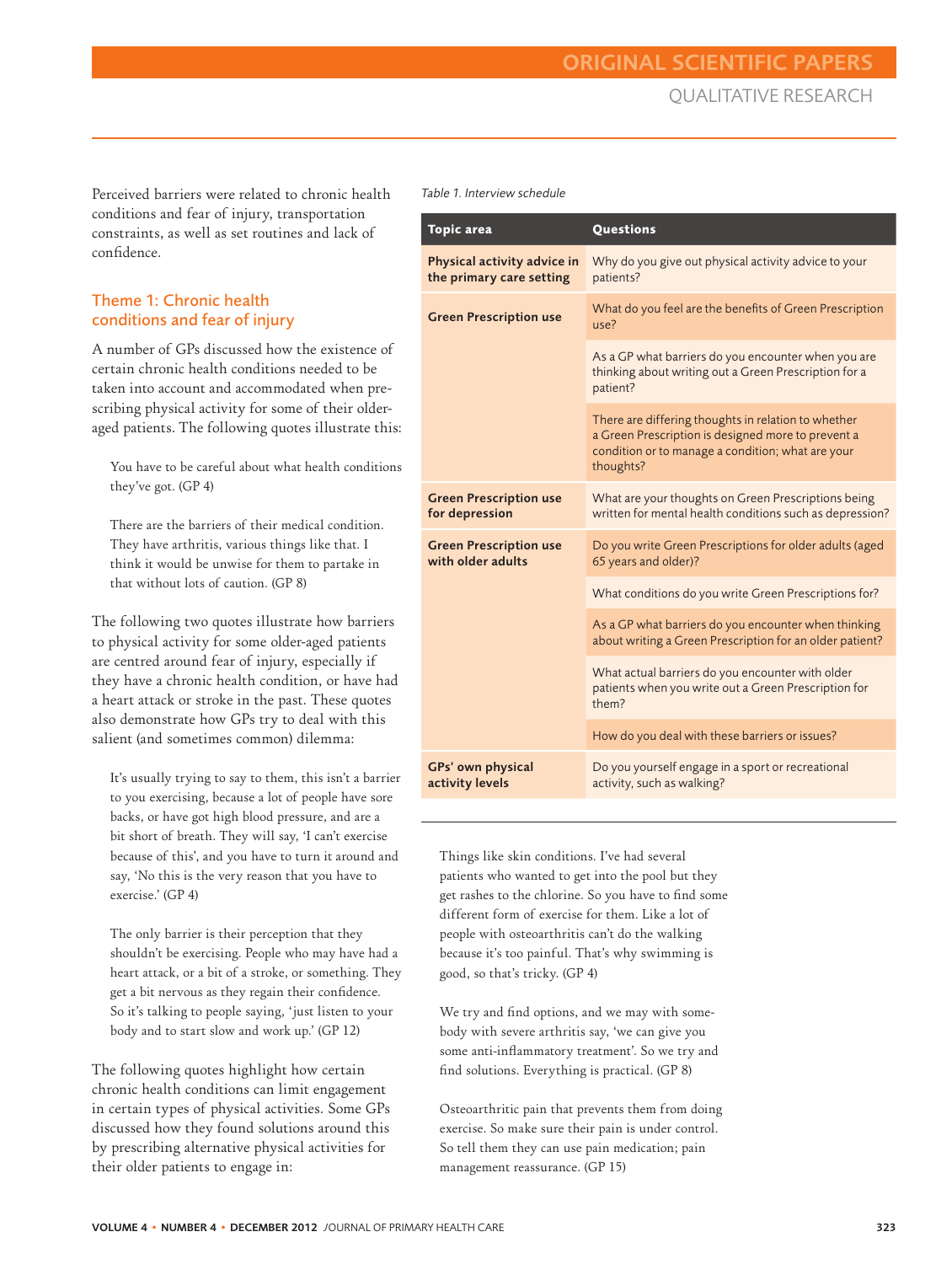#### Theme 2: Transportation constraints

The majority of GPs emphasised that lack of transport was a salient barrier for some of their older-aged patients in relation to getting to organised GRx programmes or activity venues (e.g. tai chi class, the local swimming pool). The following quotes demonstrate these issues:

I think transport is the biggest one for the older patients. It's hard to actually physically get them there. (GP 7)

They don't have transport to go to these things. It's not in the area. They can't drive because of vision, or a heart condition, or stroke. (GP 9)

The following quotes demonstrate how two GPs have tried to deal with the transport barrier. One GP explained how patients can try and share transport if they live close to someone else who is participating in the same programme. Another GP mentioned the use of mobility vouchers for discounted taxis. The following quotes illustrates this:

I try and suggest that they buddy up. If they do get there, they can reach out to the coordinator. Because often the coordinator knows where other people live. But again, whether or not they do that, because some patients are not socially into big groups. (GP 7)

I usually get them mobility vouchers for cheaper taxis. But mostly they don't want to use them because they still have to pay something. (GP 4)

Two GPs discussed other options for how they dealt with potential transport issues. One GP mentioned that a patient could participate in some type of physical activity close to home, or within the home. Another GP mentioned the importance of tailoring a GRx to meet the specific needs and requirements of individual patients. The following quotes demonstrate this:

I didn't expect them to go to a gym if they had transport problems, because they could just do the physical activity where they live. (GP 11)

As long as you've engineered your programme to suit them personally, you should have dealt with these barriers before writing one. (GP 15)

#### Theme 3: Set routines and lack of confidence

GPs discussed how some of their older-aged patients have set routines and are less willing to change their daily structure, and how new ideas or activities can be more difficult to assimilate. GPs discussed how the GRx was seen by some of their older-aged patients as being a barrier, as it involved them having to do new activities, and to think in a new or different way. Some GPs also mentioned that a number of their olderaged patients thought of more reasons why they could not engage in physical activity. Some GPs attributed this to a lack of self-confidence. The following quotes highlight these issues:

Sometimes they are less inclined to change their routine. They tend to have developed fairly firm habits for their day. If there was a new concept or idea for them that was sometimes a barrier. (GP 13)

I suppose the differences compared to young people are that they are set in their ways, and they may think that there are extra reasons why they can't exercise. Like they will have a heart attack, they'll feel unpleasant, or faint. (GP 3)

I think that confidence would be the biggest thing. I think that older people are often quite keen to do it properly, but they just think, 'I can't do that,' 'I can't go out walking, what if it's raining?' (GP 1)

A number of GPs discussed their efforts in dealing with the issue of set routines and perceived lack of confidence with some of their older-aged patients. One GP discussed how it was important to find out what a particular patient's aims and goals were around their health management. Another GP discussed how she would demonstrate the actual exercise for some of her older-aged patients. Meanwhile, another GP discussed how she broached the subject of the GRx at each consultation she had with some of her older patients, with the aim being to get these patients used to the idea of undertaking a GRx. The following quotes illustrate these points:

Well it's like any counselling, you explore what they really want to do and what their aims and goals are, and see whether they can see a connection between exercise and then their goals. (GP 3)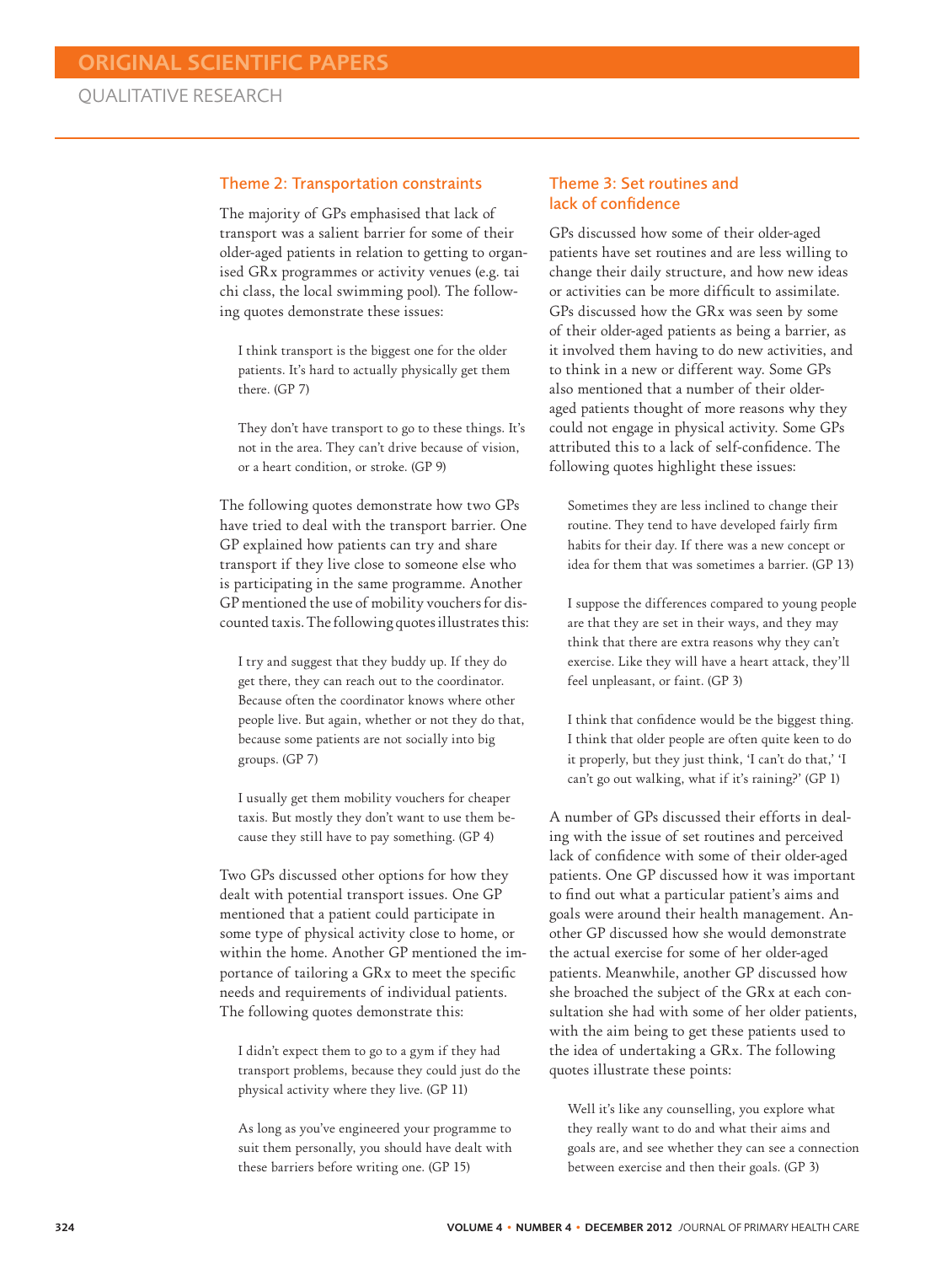I think they lack confidence to try new things, and that's where I will often use that Otago Falls Programme. I sometimes just demonstrate it. (GP 1)

Repetition. So each time I would see them, I would just mention, 'have you thought about it,' or 'have you considered,' or 'remember last time we talked about the Green Prescription.' So that just brief mentions of it over time sometimes would help. (GP 13)

## **Discussion**

The GPs in the present study addressed the importance of taking chronic health conditions into account when prescribing physical activity for their older-aged patients. GPs discussed how certain conditions could limit engagement in certain types of physical activity. A number of GPs discussed how they have found practical solutions around prescribing physical activity and tailoring a GRx in relation to the chronic health conditions of individual patients. For example, if an older-aged patient had osteoarthritis, water-based physical activities were seen as more suitable than a prescription for walking (e.g. trying to minimise pain and discomfort). This approach appeared consistent with that of an earlier GRx study<sup>24</sup> that examined the attitudes of patients aged 43–78 years of age in relation to receiving a GRx.

Fear of injury was a common barrier that many GPs came across when trying to encourage their older-aged patients who had an existing chronic health condition (e.g. cardiovascular disease, arthritis) to participate in regular physical activity. This finding is consistent with the literature, whereby older adults who have an existing chronic health condition perceive that engagement in physical activity may exacerbate their current condition and cause more harm than good.25–27 In the present study, some GPs mentioned how they have discussed the importance of physical activity engagement as a form of health management for a patient's chronic health condition. This finding is important as a number of studies have demonstrated that older adults do value, consider, and adhere to physical activity advice or prescription that has been recommended by their GP.<sup>6-8,14</sup>

Lack of transport was identified as a barrier that could prevent some older adults from engaging

in physical activity. Earlier studies<sup>16,27</sup> that have examined barriers to physical activity engagement in older adults have also identified lack of transportation as a potential barrier for some groups of older adults (e.g. ethnic minority older adults). In the present study, transportation constraints were related to being unable to get to organised GRx programmes and other physical activity or exercise venues (e.g. tai chi classes, community swimming pools). GPs discussed how they tried to problem-solve this barrier with their older-aged patients. One GP mentioned the use of mobility taxi vouchers, and another mentioned sharing transport with other exercise attendees who lived in the same area. Two GPs highlighted the importance of tailoring a GRx to meet the needs of individual patients. For those older-aged patients with transport difficulties, this related to prescribing physical activity that could be

A number of GPs discussed how they have found practical solutions around prescribing physical activity and tailoring a GRx in relation to the chronic health conditions of individual patients.

undertaken close to home, or within the home. All of these strategies used by various GPs helps highlight how the GRx programme can be individually tailored, and designed to accommodate older individuals' needs.24

Having set routines was identified as being a barrier to physical activity engagement for some older adults. GPs discussed how some of their older-aged patients had set routines and were not readily open to something that was 'different' and a new concept for them. In line with this finding, there is some evidence that suggests that some older adults do not have a basic understanding about the health-related benefits of regular physical activity.3,28 These beliefs may reflect the fact that many of these individuals grew up in a time when physical activity and exercise engagement were seen as recreational pursuits.<sup>10</sup> The GPs in the present study discussed a number of strategies they have used to try to deal with these perceived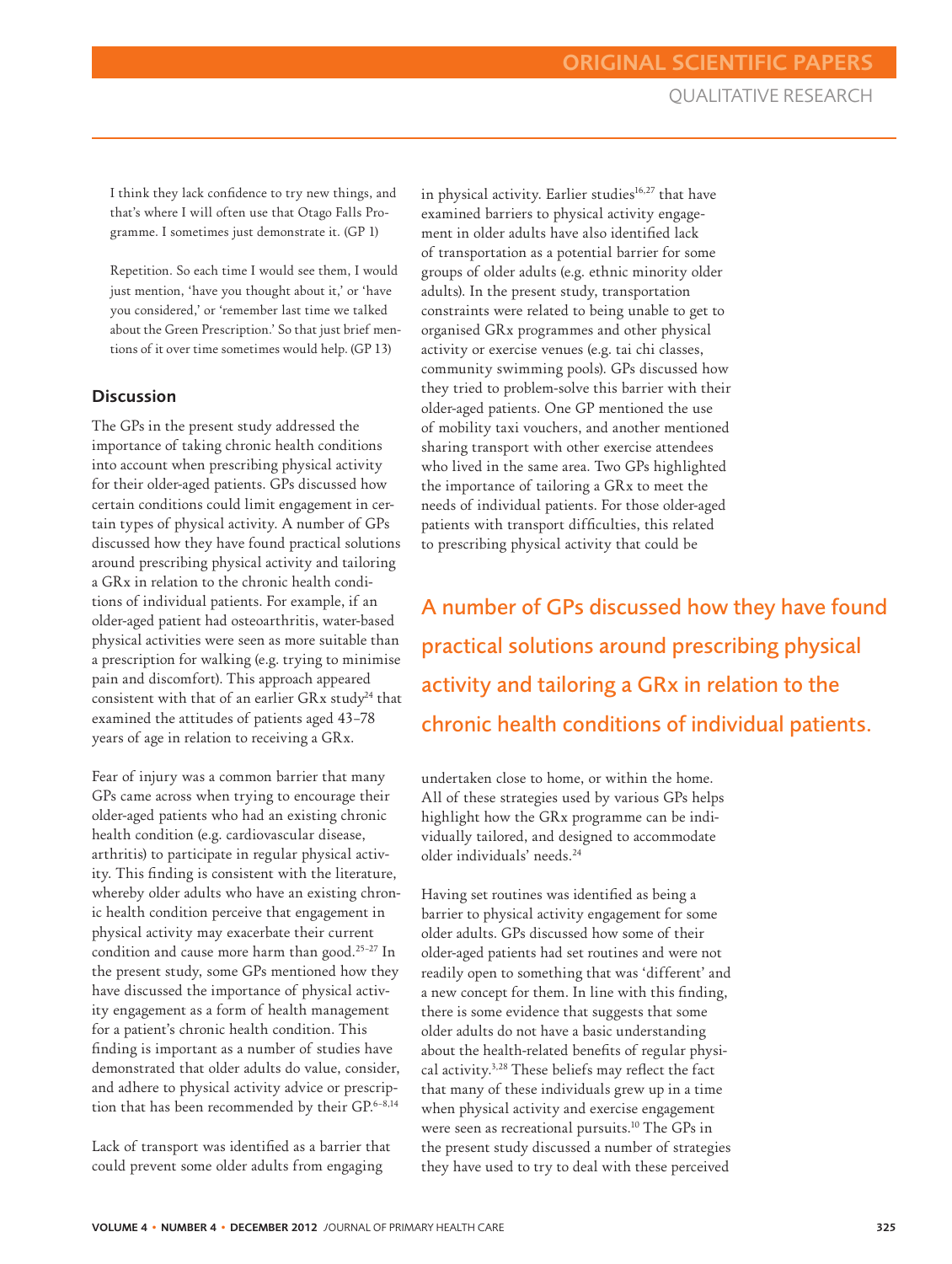barriers; notably, trying to find a match between their older-aged patients' health management aims and goals through some form of physical activity. Also mentioned was the importance of repetition, and how referring to the GRx at each consultation may help some older-aged patients become more comfortable and knowledgeable with the concept of carrying out a GRx.

Some GPs mentioned that lack of confidence also acted as a barrier to physical activity engagement for some of their older-aged patients. Perceived lack of confidence in one's ability to successfully engage in a physical activity is closely tied to selfefficacy. Self-efficacy is a cognitive process that underpins motivation and behavioural change.<sup>29</sup> It relates to the extent to which an individual believes they can successfully complete a particular task.<sup>10,30</sup> A number of studies<sup>31-33</sup> have found an association between high self-efficacy and long-

Also mentioned was the importance of repetition, and how referring to the GRx at each consultation may help some older-aged patients become more comfortable and knowledgeable with the concept of carrying out a GRx.

> term physical activity participation in older adults. In line with the concept of self-efficacy, one GP mentioned that she would sometimes demonstrate a particular exercise to her older-aged patients. This process can certainly help an older adult become more comfortable and confident in carrying out certain GP-endorsed exercise techniques.

> A particular strength of this study is the type of methodology employed. This study was designed to allow GPs to discuss and elaborate on their views and experiences of counselling their olderaged patients about physical activity within the context of an existing, efficacious nationwide physical activity programme. Limitations of the present study were that we did not interview the GPs' older-aged patients. The GPs' perceptions and perspectives may not be that of their patients. Also, all 15 GPs had practices within Auckland

urban and suburban areas. GPs practising in rural areas may encounter different barriers.

#### Conclusion

The GPs in the present study identified a number of barriers that their older-aged patients encounter when considering whether to become physically active and undertake a GRx. The GPs also discussed the various practical strategies they have employed to help deal with these barriers. As a group, GPs have an important and influential role in encouraging and supporting their older-aged patients to engage in regular physical activity. Future work in this area needs to focus on the frequency with which GPs counsel their older-aged patients on physical activity and administer GRxs. Also, there needs to be a focus on how environmental factors, such as transportation constraints can act as barriers to physical activity engagement for some groups of older adults.

#### References

- 1. Nelson M, Rejeski W, Blair S, et al. Physical activity and public health in older adults: recommendations from the American College of Sports Medicine and the American Heart Association. Med Sci Sports Exerc. 2007;39(8):1435–1445.
- 2. DiPietro L. Physical activity in aging: changes in patterns and their relationship to health function. J Gerontol A Biol Sci Med Sci. 2001;56A:13–23.
- 3. McMurdo M. Exercise in old age: time to unwrap the cotton wool. Br J Sports Med. 1999;33:295–300.
- 4. Mummery WK, Kolt G, Schofield G, McLean G. Associations between physical activity and other lifestyle behaviours in older New Zealanders. JPAH. 2007;4:411–422.
- 5. Sport and Recreation New Zealand. Active New Zealand Survey. Sport, Recreation and Physical Activity Participation among New Zealand Adults. Wellington, NZ; 2008.
- 6. Kolt G, Schofield G, Kerse N, Garrett N, Oliver M. Effectiveness of telephone counselling on physical activity for lowactive older people in primary care: a randomised controlled trial. J Am Geriatric Soc. 2007;55:986–992.
- 7. Pfeiffer B, Clay S, Conaster R. A green prescription study: does written exercise prescribed by a physician result in increased physical activity among older adults? J Aging Health. 2001;13(4):527–538.
- 8. Pinto B, Goldstein M, Ashba J, Sciamanna C, Jette A. Randomized controlled trial of physical activity counseling for older primary care patients. Am J Prev Med. 2005;29(4):247–255.
- 9. Booth ML, Bauman A, Owen N, Gore C. Physical activity preferences, preferred sources of assistance, and perceived barriers to increased activity among inactive Australians. Prev Med. 1997;26:131–137.
- 10. Schutzer KA, Graves BS. Barriers and motivators to exercise in older adults. Prev Med. 2004; 9:1056–1061.
- 11. Pringle R. Green Prescriptions: Effective health promotion? J Phys Edu N Z. 1998; 31(4):7–16.
- 12. Sport and Recreation New Zealand. Green prescription overview. Wellington, NZ; 2006.